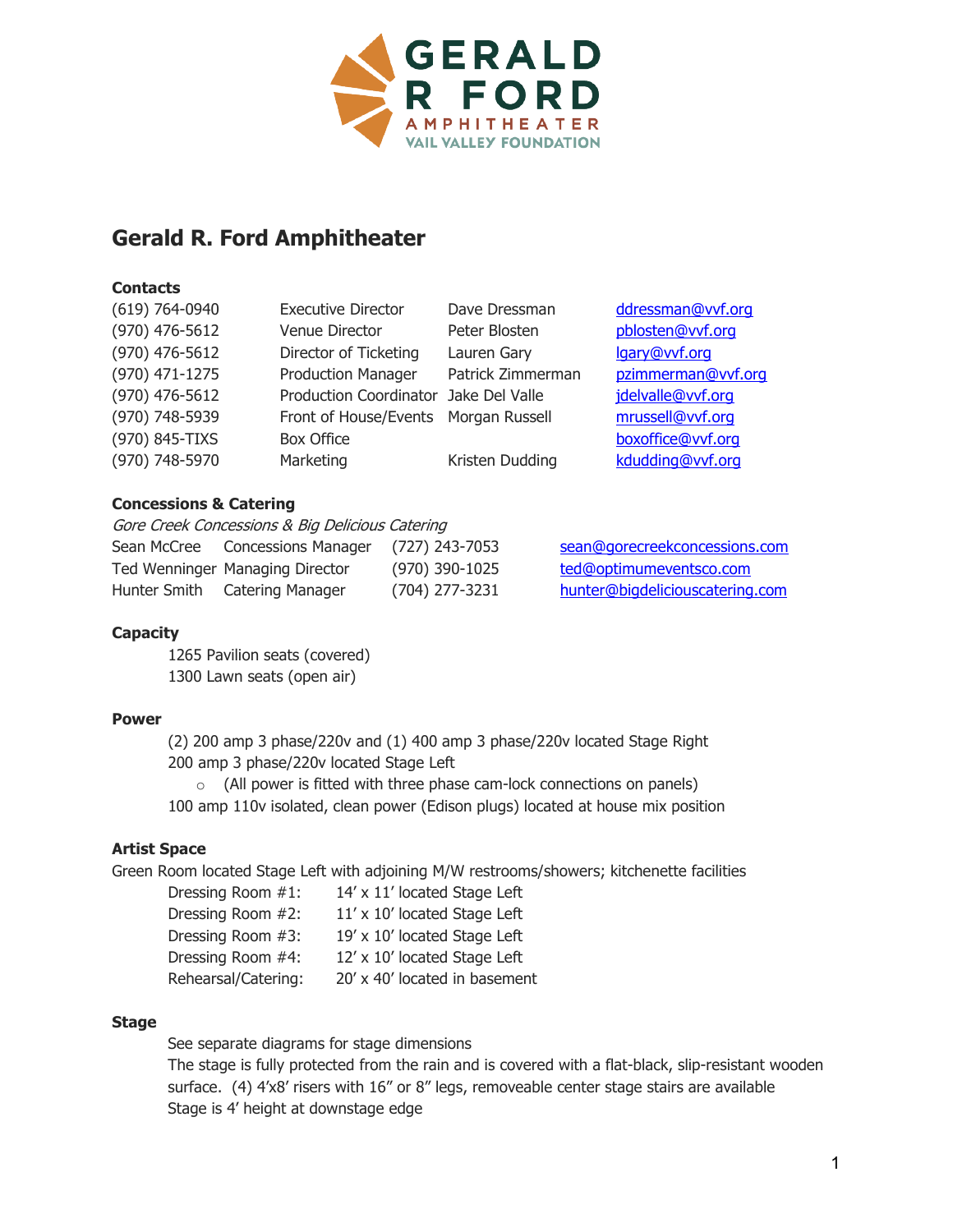

#### **Lighting**

In house system includes 130 performance dimmers

Front Truss: (15) Source 4 pars, (6) 26' Source 4 ellipsoidals Rear Trussing: (16) 19' Source 4 ellipsoidals Over stage: (52) Source 4 pars ETC Express 24/48 channel board o Controllable at SL, SR, and rear house mix (2) spot light locations are available Full catwalk system

# **Sound**

2022 house PA is an L'Acoustics K3 rig, with Kara outfills Supplemental lawn PA consisting of (4) Adamson Spektrix arrays of (6) speaker boxes each. Covered mix position located center rear house (2) main PA rigging points available with 1-ton chain motors (2) out-fill rigging points available with half ton chain motors House SPL limit of 96 dB A-weighted Clear-Com system with (7) wired and (3) wireless headsets

# **Video**

We have an in house IMAG system with an 18'x10' LED wall- hung at back of pavilion viewable from lawn seating.

ROE 5.95mm pitch LED video wall Sony RM IP-500 Controller (3) Sony BRC H800 PTZ Cameras (3) JVC GY-HM620 Cameras (2) Marshall CV503 Cameras Roland V-1200 Switcher

# **Rigging**

\*\*Limited rigging points are available, Venue more commonly uses ground support.\*\*

Main and out-fill PA points listed above

(2) upstage points rated at 500lbs each, 32' apart with 16' trim height

(3) downstage points rated at one metric ton each. 6' out from the downstage edge. One is at center, and one at 26' to Stage Right and one to stage left. Total span is 52'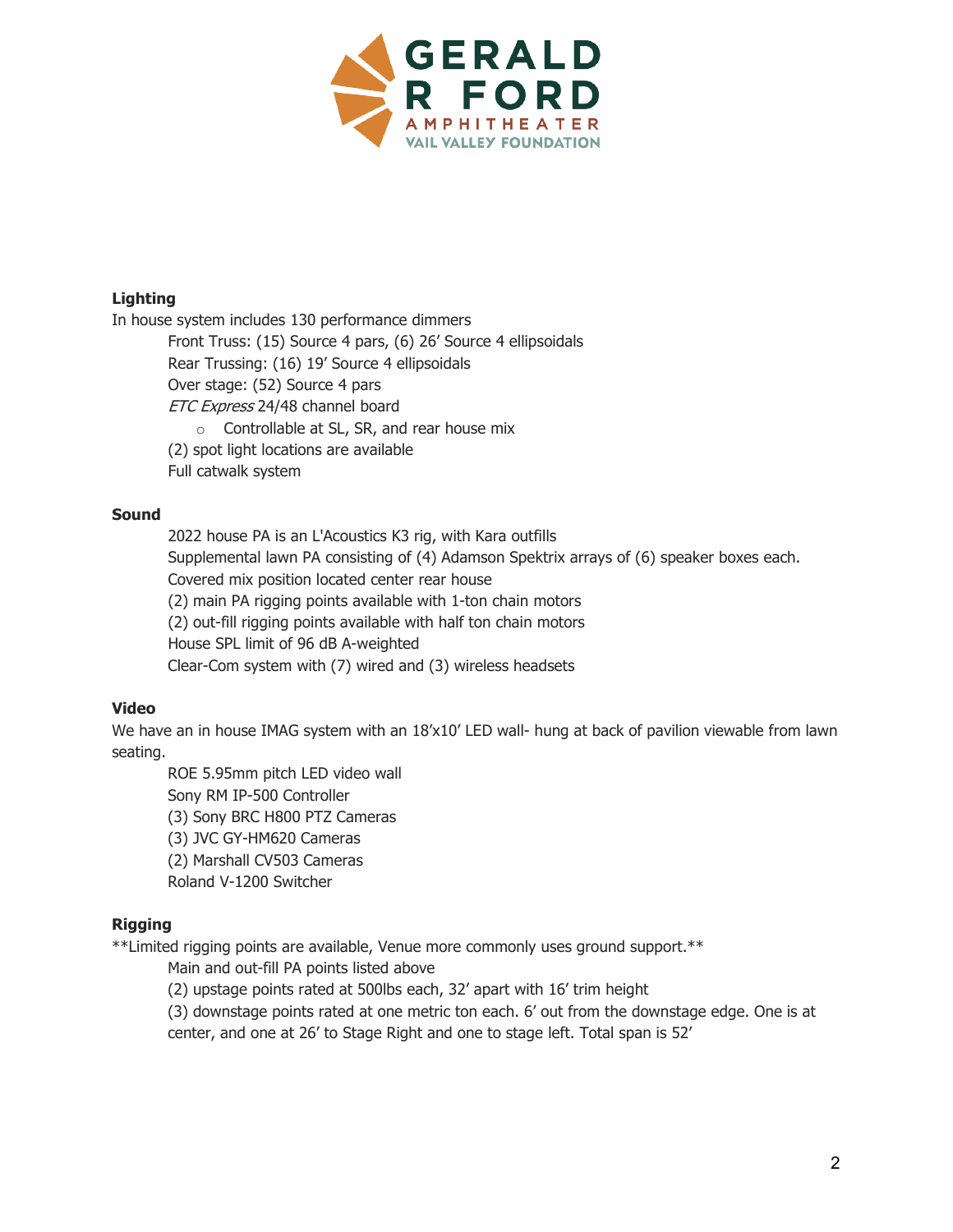

#### **On-site loading dock parking**

Accommodations ONLY for:

(1) Tour bus with trailer or (1) 53' Semi Tractor-Trailer; or (4) personal vehicles The venue is in the middle of a pedestrian park. As a result, there is no parking available directly outside our facility along the park walkways. Vehicle access is limited to drop-offs and deliveries only. The venue general parking lot, located 3 min walk to the Amphitheater Oversized vehicle parking MUST be organized in advance with venue \*\*Please make parking arrangements with us prior to your performance. \*\*

# **Loading dock**

Truck Height- Direct to stage right with dock plate. 50 Amp Shore power available. Due to the proximity to stage and seating, gas or diesel generators are not permitted. 72" dock plate and ramp are available

#### **Smoking**

Smoking is not permitted anywhere inside the amphitheater including the stage, the restrooms, and the artist dressing rooms. Smoke detectors in these areas will disable all sound power and summon the fire department. Unfortunately, we do not have ashtrays available, so please plan accordingly.

# **Catering and liquor license**

Gore Creek Concessions is contracted with the Gerald R. Ford Amphitheater as the exclusive food and beverage provider for all events occurring within the amphitheater. As a result, no food or beverage is permitted into the facility with the exception of food and nonalcoholic, commercially sealed beverages for your individual, personal consumption. All catering requirements (food brought in for the benefit of a group) must be coordinated through Gore Creek Concessions

The Ford Amphitheater is a liquor-licensed premise. No alcoholic beverages may be brought into nor taken from the facility by any individual or group under any circumstances. All alcoholic beverage requirements for your event must be handled by Gore Creek Concessions exclusively. This includes backstage catering. Colorado State Law prohibits any deviation from this policy.

Please understand that this is informative only, and is not meant to alter, amend, or otherwise change any Ford Amphitheater lease agreement.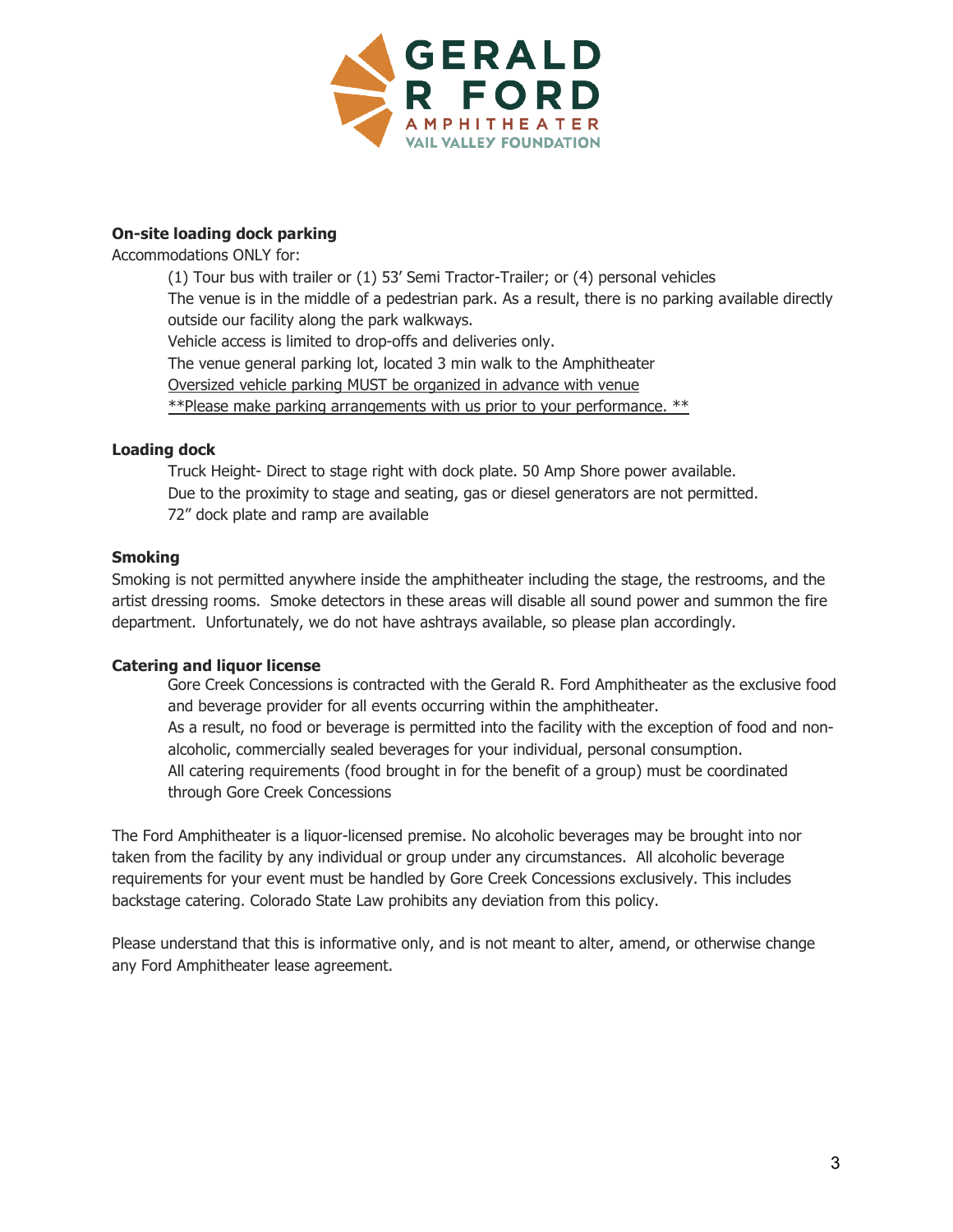

#### **Merchandising**

All merchandising to be sold at the Amphitheater must be advanced through the Amphitheater and is subject to a fee of 20% of gross sales, or previously contracted rate Sales Tax is 8.9%

Artist sells; venue can connect to local sellers

Shipping Information:

- o Gerald R Ford Amphitheater c/o Peter Blosten
- o 530 S Frontage Rd E
- o Vail, CO 81657

Please advance with venue prior to any shipments, storage is limited.

Merch sales footprint, 10'x20' covered space with (2) eight foot tables and (2) six foot tables; lighting, Wi-Fi access and grid to display merchandise available.

#### **Box office**

Admittance to or use of the box office space is not permitted without prior approval from the Facility Staff

# **Signs and advertising**

No public display of signage, sponsorship material, advertisements, posters, or banners is permitted without prior approval of the Facility Manager

# **General information about the Gerald R. Ford Amphitheater**

The Gerald R. Ford Amphitheater is a 2,565-seat seasonal performing arts venue located in Vail, Colorado, operating May-September each year. The venue is named after President Gerald R. Ford, who was active in the creation of the venue and was master of ceremonies at its opening in 1987. The venue hosts a wide variety of events, including Hot Summer Nights free concerts, Amp Summer Concerts booked in partnership with AEG Presents, Bravo! Vail, and the Vail Dance Festival, among many other local, regional, and nationally-touring artists.

The Ford Amphitheater is managed and operated by the Vail Valley Foundation on a 100-year lease from the Town of Vail.

# **General information about the Vail Valley Foundation**

The Vail Valley Foundation is a 501c3 Colorado nonprofit corporation with a mission to enhance the quality of life in the Vail Valley and showcase our community to a global audience through arts, athletics and education.

Continued on page 5.